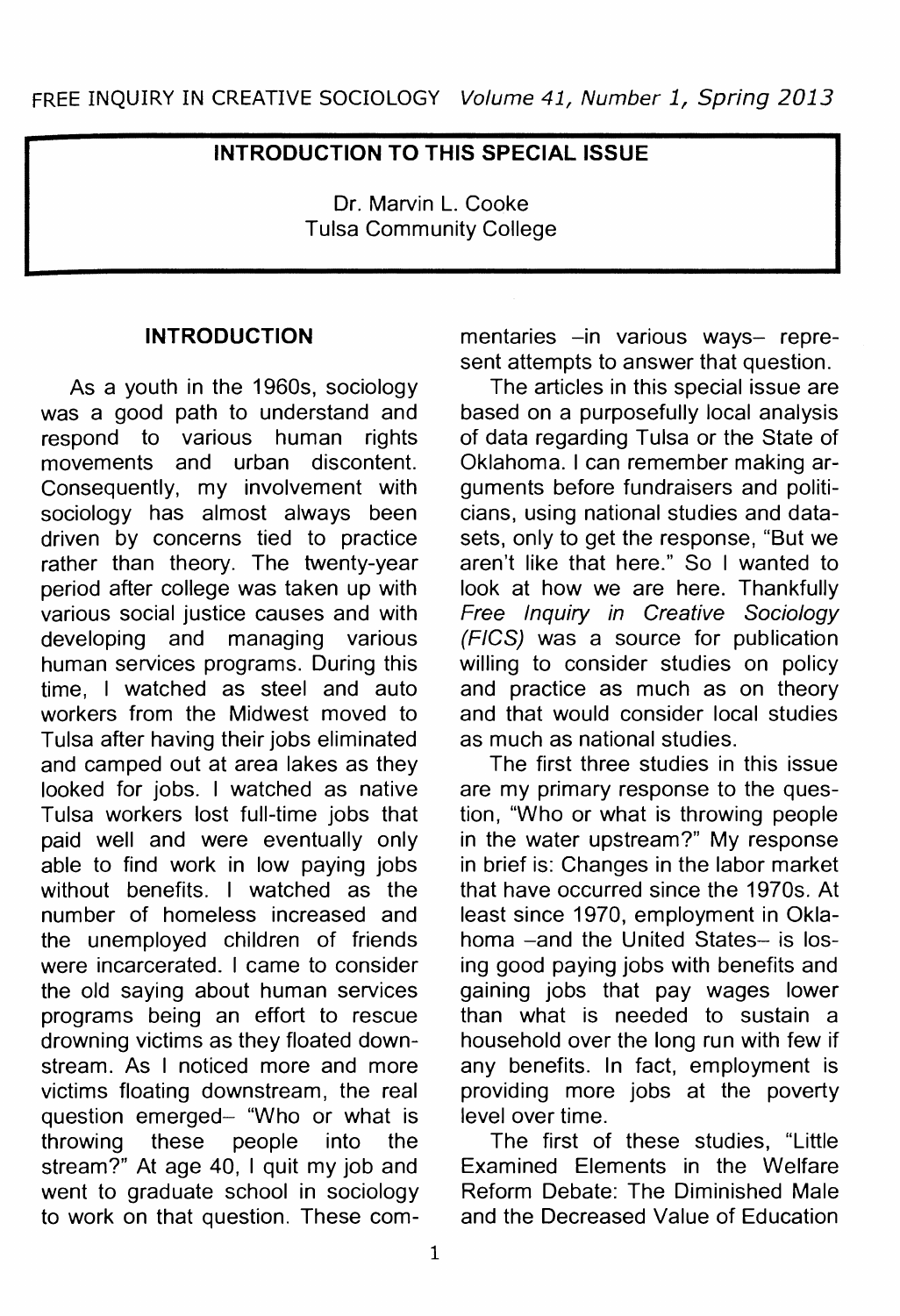in the Labor Market" (FICS 1998 26:1), was initially motivated by a conversation I had with a colleague at work one day. She was complaining that she could not find anyone to date. She was a minority female who had been married twice before and had a child from each marriage. In my flippant, offhanded way, I suggested that her standards must be too high. What did she want? She indicated that she wanted a man who had a full-time job. a car, and did not live with his mother. How hard could that be? I went to work with my new demographic skills and compared the number of full-time employed men in her age cohort and race to the number of women. From my reading, I knew that the incarceration rates for minority males in Oklahoma was over four times what it is for whites and that being a felon basically locks one out of the labor market. I knew that changes in the labor market more negatively affected minorities than whites. But what I found was sobering. By my friend's criterion of employment alone, half of the women had no available acceptable mate. While it wasn't as drastic for nonminority women, it wasn't good.

In that study, I found that the negative effects of the emerging labor market since the late 1970s -lower wages, part-time work, no benefits- directly affected men more negatively than women. Yet women across the board still lagged behind men in earnings. Given my friend's criterion and the fact that marriage tends to be stratified by educational background and occupational cluster, women in lower paying occupational clusters and educational levels were more negatively affected

than women in higher educational clusters. It is little wonder that there has been a pretty steady increase in single female-headed households at or near the poverty level.

The next essay, "Deindustrialization and the Reorganization of Occupations: The Reorganization of the Labor Market in Oklahoma Between 1970 and 1990" (FIGS 2001 29:1) was motivated in part by my reading of Bluestone and Harrison's Deindustrialization of America in graduate school. From Bluestone and Harrison (1984), I knew that the United States had been undergoing deindustrialization in that we were losing manufacturing jobs while gaining service and retail trade jobs. In addition to adding lower paying jobs while losing higher paying jobs, it meant that jobs capable of supporting a family that were open to high school graduates were being replaced by jobs that would not support a family on one income. From a study of north Tulsa that I did for Raymond Rosenfeld in the late 1970s, it was also likely that the occupational mix within industries was changing. Finally, I spent some time working for the City of Tulsa in the 1990s. During that time, I kept coming across employees in our department who were temps. I included that in my analysis as well.

In 1970, I found that Oklahoma had a lower concentration of manufacturing than the U.S. average. Between 1970 and 1990, manufacturing jobs decreased as service jobs increased. Moreover, the occupational mix within industries over this time period changed. The shift from craft, laborer, and administrative support occupations to service, sales, and managerial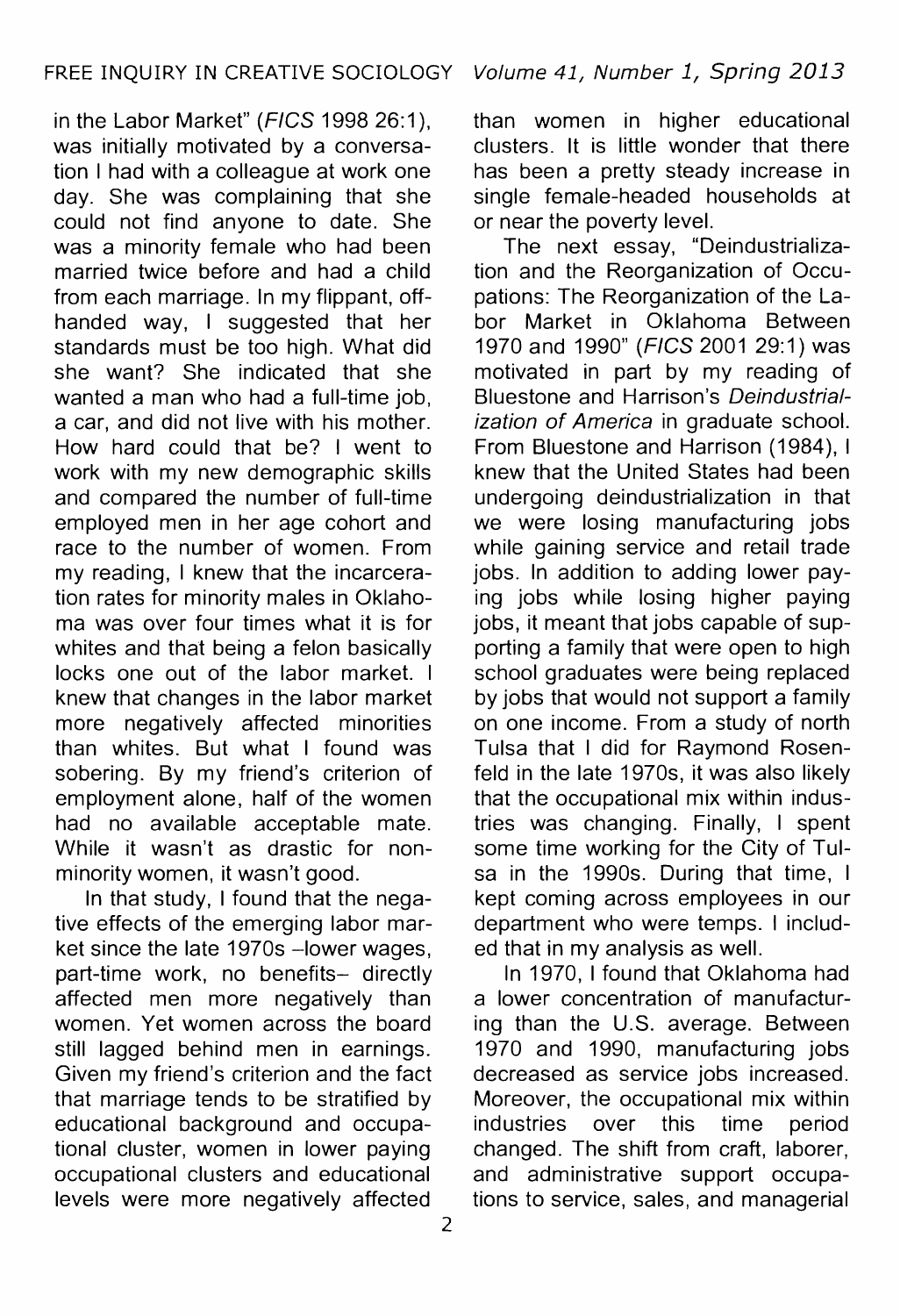and professional occupations increased significantly more than expected from the change in the industrial distribution alone. This shift in occupations hollowed out blue and pink collar occupations that paid living wages and replaced them with both lower paying occupations and higher paying occupations. Finally, the proportion of part-time employment in every occupation almost doubled between 1970 and 1990.

One often hears commentators bemoan how we don't have any power to do anything about the shift in employment by industry because of globalization. I found out in this study that the shift from manufacturing to services was not as troubling to incomes as the change of the mix of occupations used by employers and -most importantthe shift from using full-time employees to using part-time employees. Those changes disrupted career ladders and reduced benefits- such as health care and pensions. Those are changes that took place here in Oklahoma and could be amenable to policies and practices here.

The last of the first three articles, "Testing Some Truisms about Poverty in Oklahoma" (FIGS 2010 38:2) evolved from my attempt to do some voluntary research for a policy group. As I indicate in the article, the truisms seem common stock of the rhetoric used by both conservative and liberal politicians in Oklahoma with respect to poverty.

The first truism is that welfare makes people dependent and thereby causes poverty. History provided a test. Between 2000 and 2006, the proportion of poor families participating in the TANF program dropped in half. Instead of a decrease in poverty as one would expect if dependency was the principal cause of poverty, the poverty rate in Oklahoma increased by three percentage points. That mirrored the increase in jobs that paid a poverty level wage for an average family in Oklahoma.

I knew a person working in a training program for TANF clients during the time period who provided a window view into how the program worked in one county. Instead of first placing clients in training to position them for better paying jobs, clients were required to look for work, which was usually at minimum wage. A fulltime minimum wage job will provide barely enough income for a household of one to earn more than poverty level. Since the average household in Oklahoma is just over two and the average family is three, full-time minimum wage jobs leave families in poverty. While the requirement to work first for minimum wage jobs does not get an average household of family out of poverty, it does increase competition for bottom end jobs and thereby holds down wages.

The second truism is that increasing education levels decrease poverty. From 1999 to 2006, I observed that the increase in educational levels correlated with an increase in poverty level. I also cited a study by the state that projects a significant growth in low-income jobs that require only a high school education or less. While I agree that getting an education is required to compete for better paying jobs, in the short run, it does not create those jobs. Employers create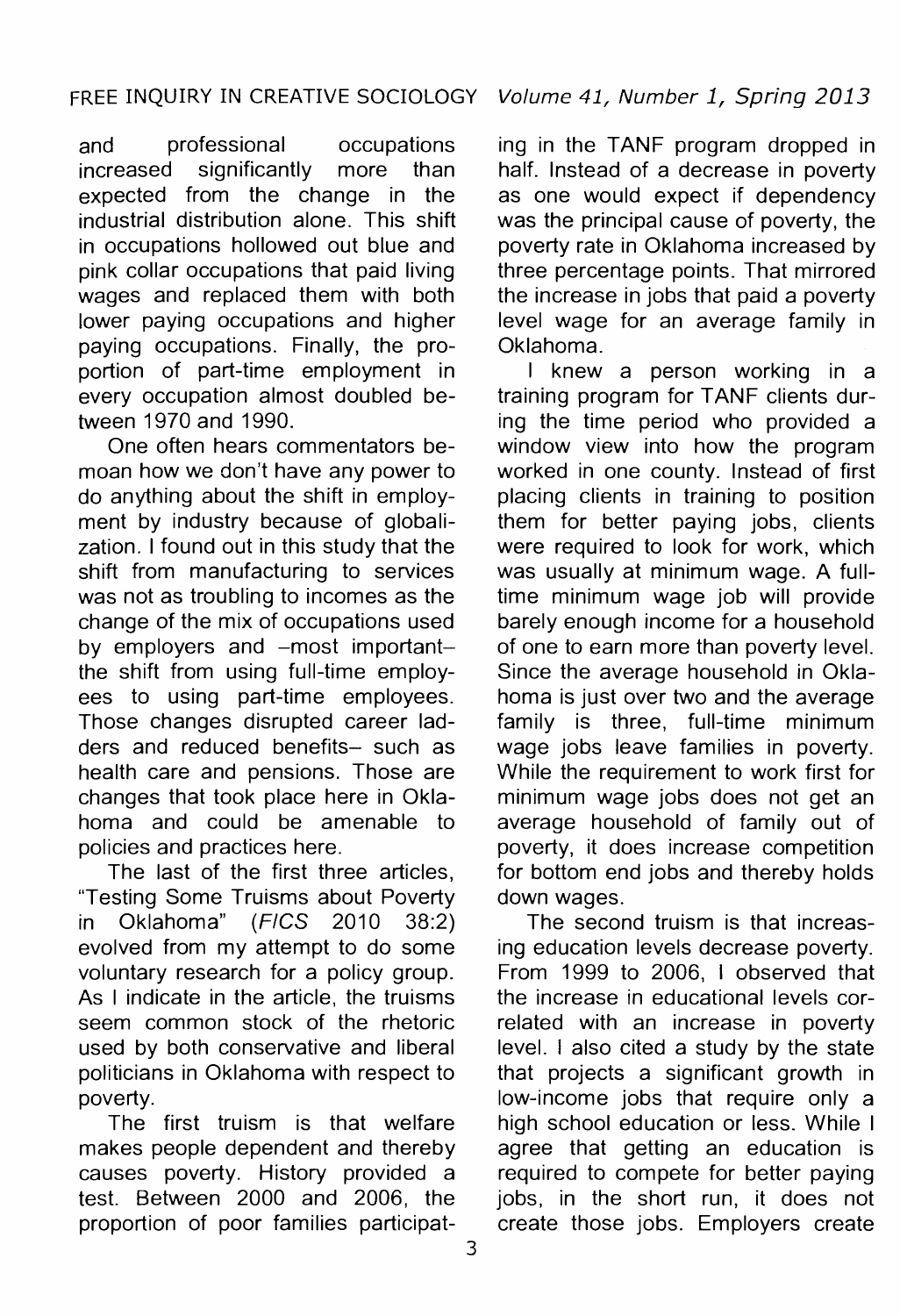those jobs. Moreover, people with educations are more mobile than companies that require serious capital investment to move. It is more likely that educated workers will move to where better paying jobs are than better paying jobs moving to where educated workers are.

The third truism that is being put forth these days is that race and sex no longer matter. After 40 years of various acts that theoretically protect minorities, one would expect race and sex to no longer matter. Yet, as I found, they still matter both with respect to the segregation of occupations and wages for occupations for various races and sexes. A labor market split on the basis of race and sex is another strategy to hold wages down. As an "antipoverty" program, simply ending racial and sex discrimination would make a difference.

The fourth truism is that a rising tide -economic growth- raises all boats. I found that, between 1999 and 2006, average hourly wages adjusted for inflation declined by one percent in Oklahoma while average gross domestic product per hour worked adjusted for inflation increased by six percent. That is similar to the national trend. Here one has a rising economic tide with none of it benefiting the average hourly wages of workers. So, if the state used all sorts of tax breaks and other giveaways to attract business, the result would be no improvement for the average worker's hourly wage. Note that average workers would be paying the taxes to improve the profits of companies without improving their hourly wages.

The distribution of economic growth

is not even over all incomes or occupations. I found that the bottom wage income quartile benefited least in Oklahoma from increases in per capita gross domestic product; the middle two wage income quartiles benefited a bit more but still less than the top income quartile. But even with the top income quartile, the benefit was not as great as one would expect from the change in per capita gross domestic product.

Finally, I found that one of five jobs in Oklahoma in 2006 paid a poverty level hourly wage rate based on the poverty level for the average family size of three. If wages had improved at the rate of the growth of gross domestic product per hour, only one of ten jobs would have paid a poverty level wage rate. Poverty is rooted in the labor market.

The fourth article in this edition, "Identifying Possible Impediments to Fair Housing in Tulsa, Oklahoma, Using Less-than-perfect Home Mortgage Disclosure Act Data" (FIGS 2001 29:2) does not directly address poverty. It focuses on discrimination in mortgage lending. At the time of the study (the late 1990s), the Home Mortgage Disclosure Act Data included the census tract in which the loan was made, which made it possible to distinguish effects of characteristics of individual loan applicants from the effects of characteristics of neighborhoods of the properties for which loans were applied on lending outcomes. The study found that lower income African American households that were headed by women or contained a couple as applicants were less likely to receive loans than equivalent non-African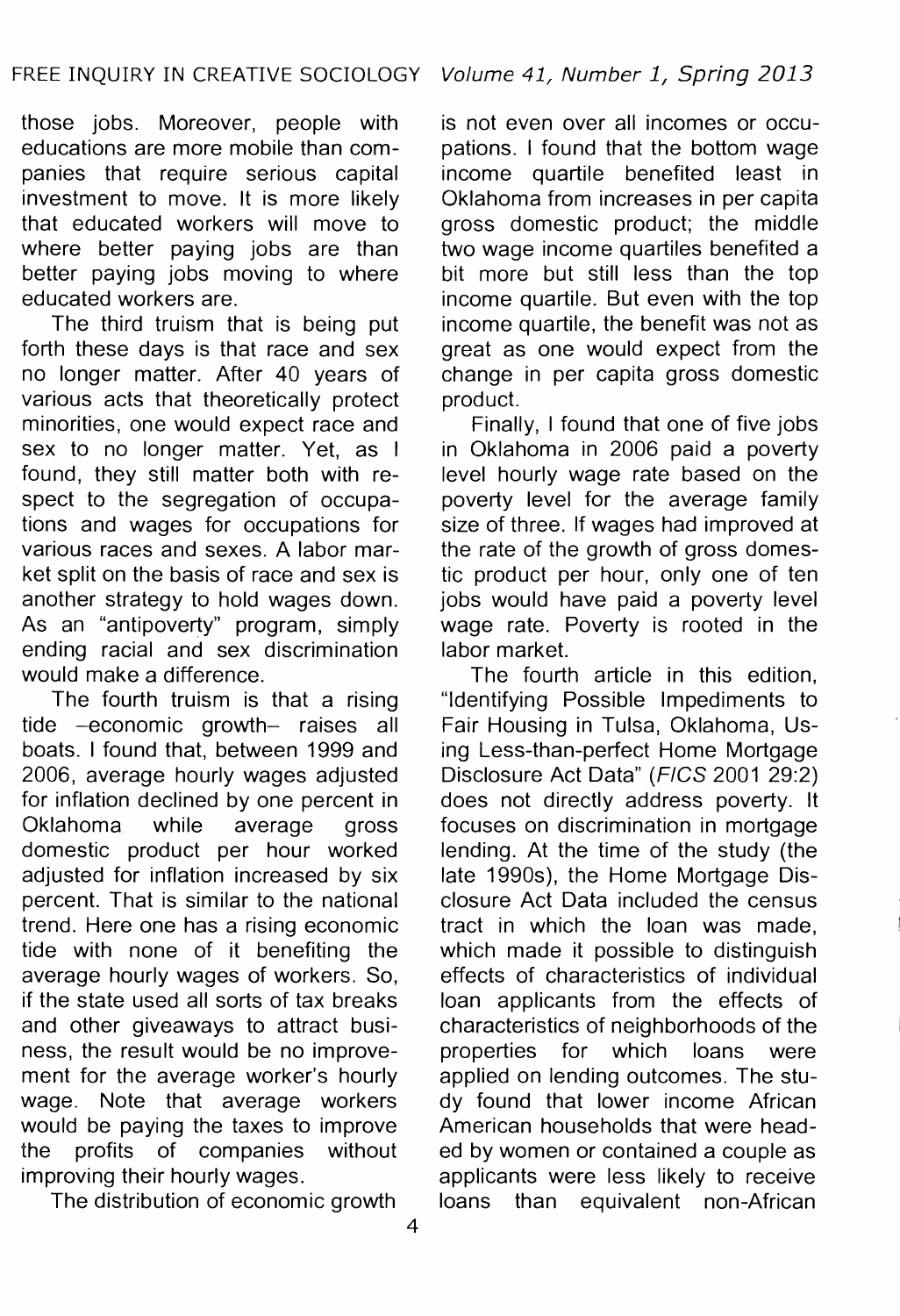American households. Since the home is the principal vehicle for accumulating wealth for average working Americans, discrimination in lending inhibits the accumulation of wealth by African American households.

The last article, "A Critical Analysis of the Concept of Power: An lnteractionist Revelation of Its Moral Nature" (FIGS 1990 18) was chronologically the first written and published. While it might look theoretical, it is an attempt to try to understand how power is exercised. In practice, one is almost always involved in the exercise of or resisting power. From my analysis, I concluded that the exercise of power involves a violation of someone's preferences. Resisting the exercise of power requires making responsible parties explicit and rendering relevant moralities relative and preferential. Otherwise, social analysis emasculates the fundamental moral resources available to resist by accepting the moralities and social organization of those exercising power and its outcomes as given.

After more than twenty years of researching and thinking about the cause of poverty, where do we stand? My studies of Tulsa and Oklahoma are consistent with national studies. Mischel (2012) recently discovered rising inequality -and with it poverty- was the result of increased inequality of wages and compensation, an increased share of income going to capital rather than labor, and increased inequality of capital income.

Second, most individuals and groups who claim to "fight poverty" only provide assistance to the poor. While that helps the poor to survive, it does not stop the basic impoverishing dynamic of the labor market since the late 1970s. Even foundations that appear the most enlightened regarding poverty often focus erroneously on education as the tool to eliminate poverty. While it gives some individuals a better ability to compete in the labor market, it does not change the structure of the labor market, which has inequality and poverty built into it.

Third, strategies to actually fight poverty would be strategies that would alter the inequality and poverty in the labor market. As noted in the Russell Sage Foundation study used in 'Testing the Truisms", raising the floor on wages tends to reduce poverty by forcing the sharing of income. Increases in minimum wages were found to raise the floor on wages. Strong unions were found to be associated with more income going to wages, a higher floor for wages, and a narrower difference between higher paid and lower paid workers. These outcomes would require practices significantly different from the general practice of simply providing help and education to the poor. Since I assume that capitalists would not go gentle in that direction, it would take the equivalent of bringing back Saul Alinsky. It would take organized actions such as shareholder actions, strikes, boycotts, sit-ins, unionizing, lawsuits, lobbying, and political campaigns. It would also take strategies to overcome the federal/state split in laws and regulations such that states could no longer be used by capitalists to "beggar thy workers" for profits.

On some level, capitalists such as Henry Ford knew that consumption re-